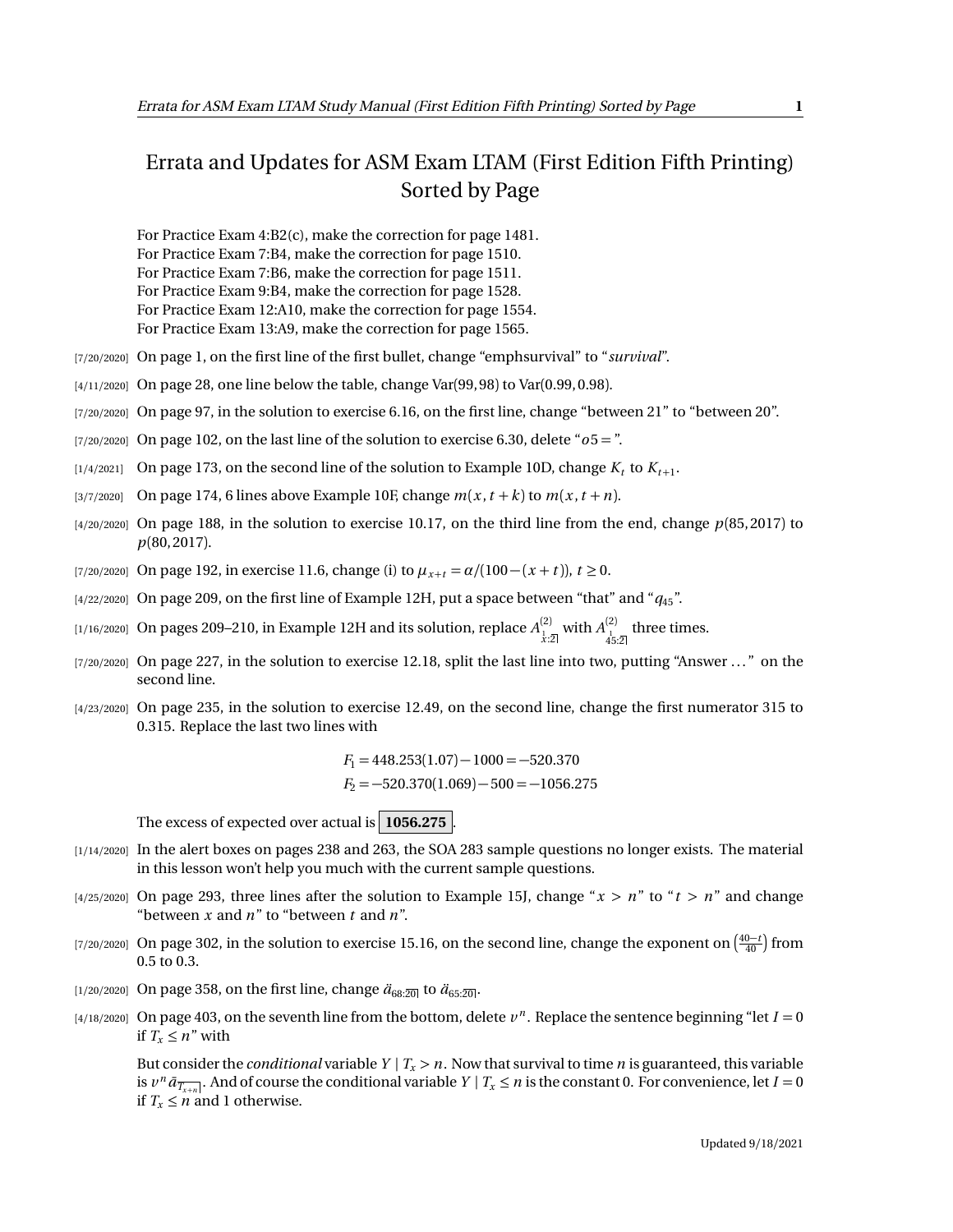On the third line from the bottom, replace  ${}^2\bar{A}_x - \bar{A}_x^2$  with  ${}^2\bar{A}_{x+n} - \bar{A}_{x+n}^2$ . Make the same correction to the third line on page 404.

- [12/15/2019] On page 460, in the solution to exercise 23.4, 2 lines after the timelines, put a period before "Adding".
- [7/21/2020] On page 464, in the solution to exercise 23.19, 4 lines before the end, change  $\ddot{a}_{67:2}$  to  $\ddot{a}_{67:3}$ .
- $[7/21/2020]$  On page 508, in the solution to exercise 26.14, on the second line, change  $-0.2$  to  $-0.02$ . On the third line, change 0.2 to 0.02.
- [5/10/2020] On page 541, replace the fifth line before the end of the solution to exercise 28.2 with

 $\alpha(12) = 1.00020$   $\beta(12) = 0.46651$ 

To be consistent, three lines before the end of the solution, replace 1.000197 with 1.00020 and 0.466506 with 0.46651, although the more precise values are correct.

- [7/21/2020] On page 595, on the first line of Example 32A, add "insurance" after "endowment".
- [7/21/2020] On page 601, on the second-to-last line of exercise 32.17, add "insurance" after "endowment".
- [4/25/2020] On page 618, on the sixth and seventh lines of the solution to Example 33G, change 58.0944 to 47.3396 (once on each line).
- [2/4/2020] On page 625, in the solution to exercise 33.5, on the second line from the end, change  $\ddot{a}_{\overline{10|}}$  to  $\ddot{a}_{\overline{17|}}$ .
- [5/13/2020] On page 632, one line above Example 34B, change 14.249 to 14.239.
- [6/19/2020] On page 635, in the solution to exercise 34.3, on the fifth line, change 2.236 to 2.326.
- [7/21/2020] On page 648, in the solution to exercise 35.15, on the last line, change **(AD)** to **(A)**.
- [5/17/2020] On page 654, in the solution to Example 36E part 2, on the fourth line, change 0.88392 to 0.77382.
- [5/18/2020] On page 707, in the solution to Example 39C, on the fourth line, change *E* to *e* .
- [7/21/2020] On page 713, in the solution to exercise 39.1, three lines before the end, change the numerator of the fraction from  $0.864048 - 746876^2$  to  $0.746876 - 0.864048^2$ . And change the final answer from  $0.000259$ to 0.00259.
- [4/19/2020] On page 732, in the box before exercise 40.10, replace the bottom two lines with

| $1000P_{68} = 34.12$     | $\ddot{a}_{68:20} = 12.294465$              |
|--------------------------|---------------------------------------------|
| $1000A_{68:20} = 527.14$ | $\ddot{a}_{85\cdot\overline{3}} = 2.721092$ |

- [7/21/2020] On page 745, in exercise 40.60(b), on the second line, change "annual net premium" to "net level annual premium".
- [4/19/2020] On page 751, replace the solutions to exercises 40.10–40.13 with the following:

40.10 Calculate this prospectively.

$$
{}_{17}V = 1000 (A_{85:\overline{3}}) - P_{68} \ddot{a}_{85:\overline{3}})
$$
  
\n
$$
A_{85:\overline{3}} = 1 - d \ddot{a}_{85:\overline{3}} = 1 - \left(\frac{0.04}{1.04}\right) (2.721092) = 0.895343
$$
  
\n
$$
{}_{17}V = 1000(0.895343) - 34.12(2.721092) = 802.50
$$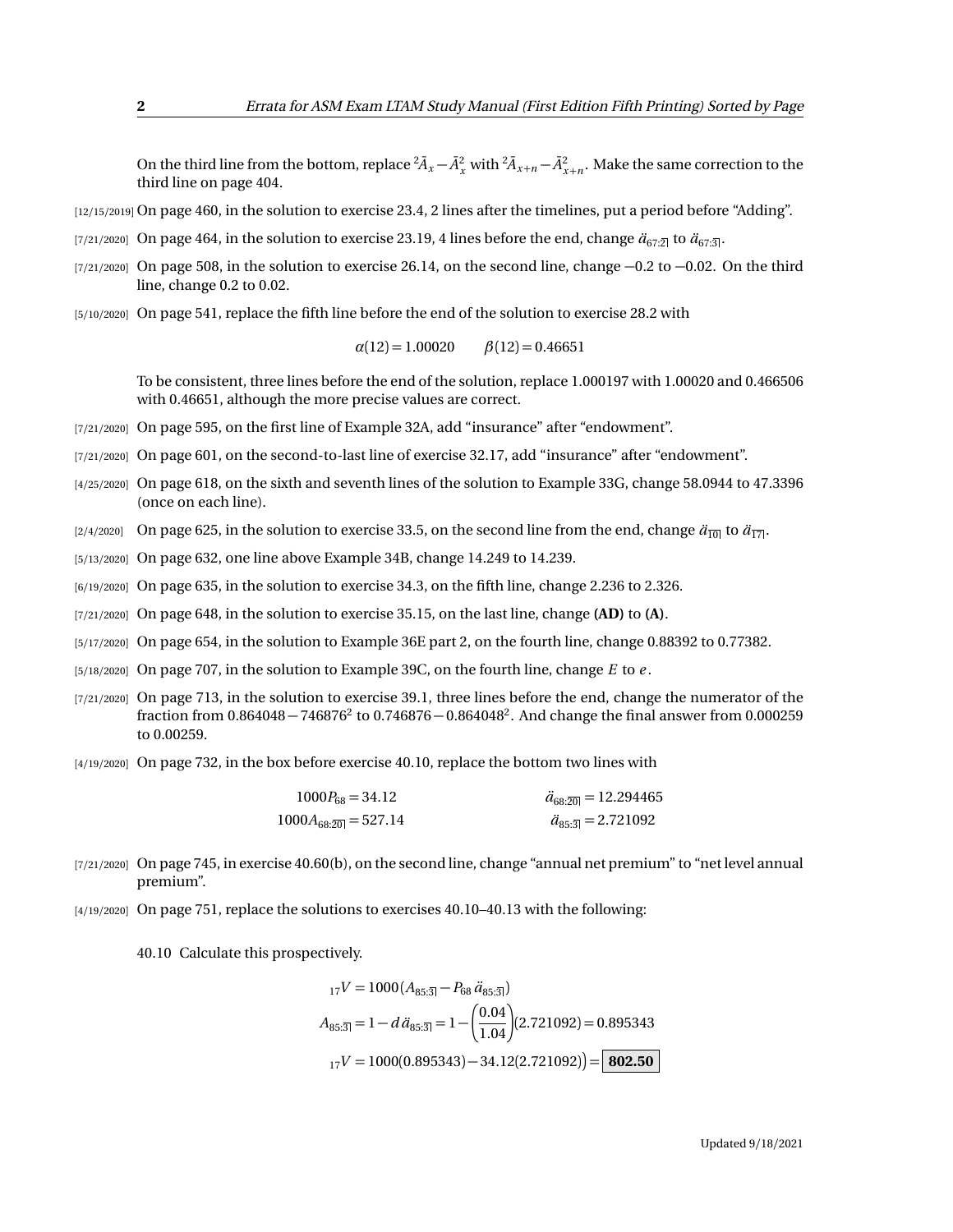40.11 Calculate this recursively. Even though we are using a 4% interest rate, we still refer to the Standard Ultimate Life Table to obtain mortality rates. From the Standard Ultimate Life Table, we use  $q_{68} = 0.008297$  for the first recursion and  $q_{69} = 0.009294$  for the second recursion.

$$
_1V = \frac{(34.12)(1.04) - 8.297}{1 - 0.008297} = 27.4153
$$

$$
_2V = \frac{(27.4153 + 34.12)(1.04) - 9.294}{1 - 0.009294} = \boxed{55.22}
$$

40.12 From the Standard Ultimate Life Table, we use  $q_{73} = 0.014664$  to go from  $5V$  to  $6V$ .

$$
\frac{(140.42 + \pi_5)(1.04) - 0.014664(1000)}{1 - 0.014664} = 190
$$

$$
\pi_5 = \frac{190(1 - 0.014664) + 14.664}{1.04} - 140.42 = 53.69
$$

40.13 The expected present value of the premiums is 34.12(12.294465) plus the expected present value of the extra 270 − 34.12, or <sup>5</sup>*E*68(270 − 34.12), which we compute using the Standard Ultimate Life Table. We compute <sub>5</sub> $E_{68}$  by taking the value from our tables (0.74305) and multiplying it by (1.05*/*1.04) 5 to convert it from 5% to 4%:

$$
{}_{5}E_{68} = 0.74305 \left(\frac{1.05}{1.04}\right)^{5} = 0.77947
$$
  
PVPrems = (34.12)(12.294465) + 0.77947(270 - 34.12) = 603.3475

The EPV of the benefits must match this. The EPV of the standard benefits of 1000 is 1000 $A_{68:20}$  = 527.14. The excess of the present value of premiums over this, 603.3475−527.14 = 76.2075, must be the EPV of the extra death benefit, which is  $\left(15|q_{68}/1.04^{16}\right)\left(b_{16}-1000\right)$ . From the Standard Ultimate Life Table,

$$
{}_{15|}q_{68}=\frac{l_{83}-l_{84}}{l_{68}}=\frac{67,614.6-64,506.5}{92,706.1}=0.033526
$$

Then

$$
\frac{15|q_{68}}{1.04^{16}}(b_{16} - 1000) = 76.2075
$$

$$
b_{16} - 1000 = \frac{76.2075(1.04^{16})}{0.033526} = 4257.42
$$

$$
b_{16} = \boxed{5257.42}
$$

[7/21/2020] On page 758, in the solution to exercise 40.41, replace the last line with

$$
_{19}V = \frac{176.4470 + 5.288}{1.05} - 6.78 = \boxed{166.30}
$$

[7/21/2020] On page 776, in the solution to exercise 41.15, replace the last displayed line with

$$
_{15}V^{\text{mod}} = 235.24 - (7.0638)(4.5268) - (6.5586)(11.5331) = \boxed{127.62}
$$

[11/28/2019] On page 779, on the last line, change 0.166770 to 0.16770.

[12/1/2019] On page 814, 8 lines from the bottom of the page (first line of item 1), change "vary" to "very".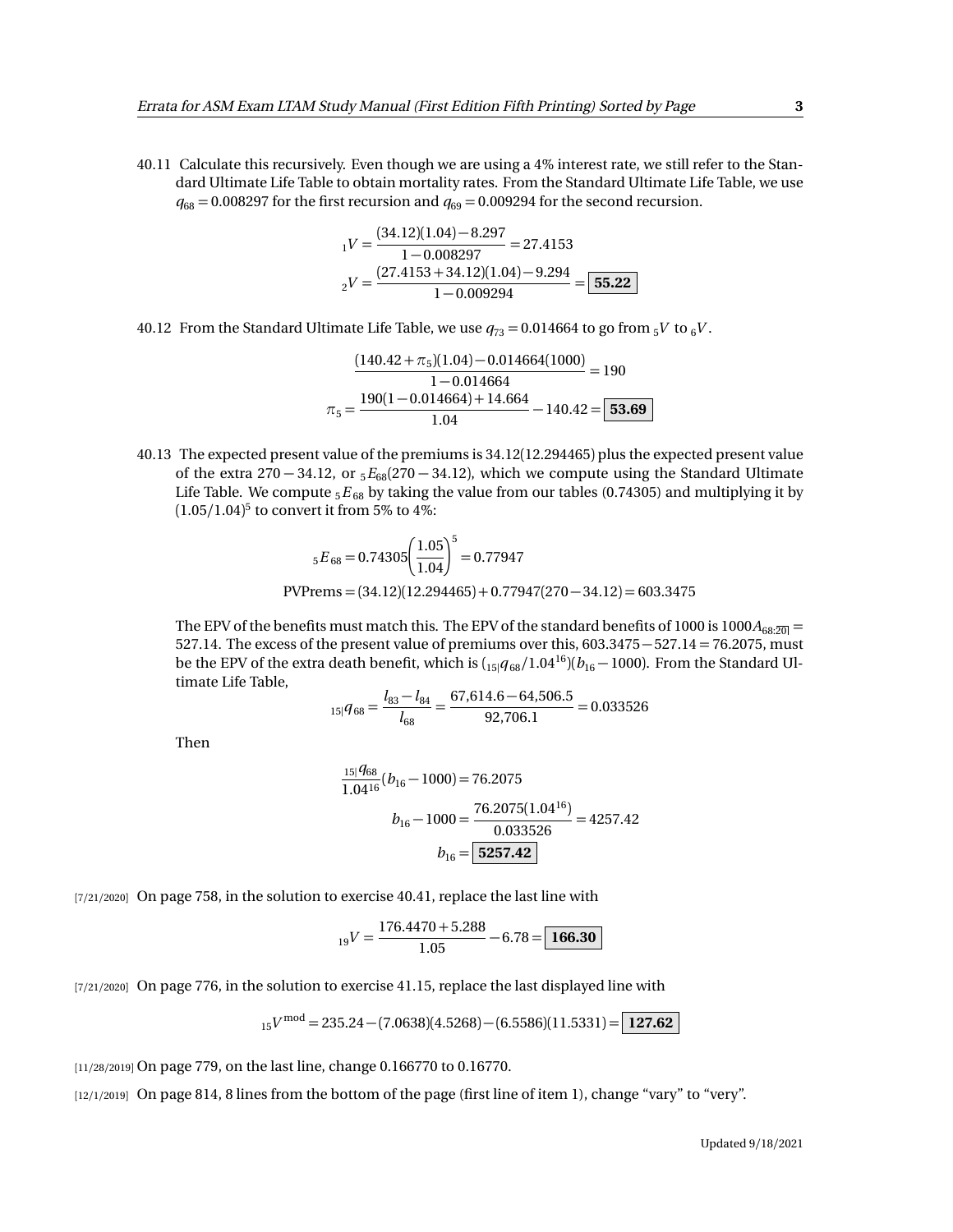- [6/1/2020] On page 855, in the solution to Example 46M, in part 2, change the final answer from 18,282.4 to 18,122.4. On the last line of the solution, change 18,282.4 to 18,122.4 and change 7,786 to 7,946.
- [7/21/2020] On page 857, in exercise 46.1, all annuities should be continuous. Therefore the question should read

A Markov chain has three states: Healthy (0), Sick (1), and Dead (2). Movement between states follows the Sickness-Death model and  $i = 0.05$ .

A 10-year deferred continuous whole life annuity on a healthy person age 55 pays 10,000 per year starting at age 65 as long as the annuitant is alive. Premiums are payable continuously for 10 years as long as the annuitant is healthy.

Calculate the annual net premium.

- [ $7/21/2020$ ] On pages 868–869, in the solution to exercise 46.1, all annuities should be continuous. Replace every  $\ddot{a}$ with  $\bar{a}$ . There are six  $\ddot{a}$ s.
- [2/16/2020] On page 879, on the second line (expression (47.4)), change *a*¨ (12)11  $\frac{(12)11}{x + \frac{k+1}{12} \cdot n - \frac{k}{12}}$  to  $\frac{\ddot{a}^{(12)11}}{x + \frac{k+1}{12}}$  $x + \frac{k+1}{12}$ : $\overline{n - \frac{k+1}{12}}$
- [2/16/2020] On page 883, in Example 47B, change the first answer from 110,800 to 104,800.
- [2/20/2020] On page 886, on the third line, put the subscript  $x$  on  $\tilde{A}^{ij}$ :  $\tilde{A}^{ij}_x$  .
- [6/2/2020] On page 886, replace the second sentence of the solution to Example 47E, which starts with "For  $\bar{A}^{02}_{x+10}$ ", with

The annual cost of care is not included in the equation, since a whole life insurance does not pay any annuity benefits.

[7/21/2020] On page 886, after the third line of the solution to Example 47E, add:

Reentry to state 2 is possible by first going to state 1 and then to state 0, so  $\bar{A}^{22}_{x+t}$ , the EPV of an insurance that pays 1 upon reentry to state 2, is not 0. However,  $\mu_{x+t}^{02} = 0$ , so this does not affect the final formula.

On the fourth line, change  $\mu_{x+t}^{02} (1 - \bar{A}_{x+t}^{02})$  to  $\mu_{x+t}^{02} (1 + \bar{A}_{x+t}^{22} - \bar{A}_{x+t}^{02})$ .

- $(2/23/2020]$  On page 886, on the third line from the bottom, change  $0.05(\bar{A}^{24}_{x+10}-\bar{A}^{24}_{x+10})$  to  $0.05\bar{A}^{24}_{x+10}$ .
- $a_{(6/2/2020]}$  On page 887, on the third line of the page, change  $\bar{a}_{x+10}^{01}$  to  $\bar{a}_{x+10}^{10}$ .
- [7/21/2020] On page 887, on the third line of Example 47F, change "if the accelerated death benefit was not used," to "if the insured was never chronically ill;".
- [2/23/2020] On page 888, four lines from the bottom, change  $p_{x+2}^{(13)}$  to  $p_{x+2}^{13}$ .
- $[6/4/2020]$  On page 896, in exercise 47.10, in statement (i), delete  $\bar{A}^{01}_{57} = 0.23645$ . In statement (ii), delete  $\bar{A}^{01}_{67} = 0.02364$ 0.33642.
- [6/5/2020] On page 899, in exercise 47.12, on the fourth line, add "if alive at that time" after "subsequent years".
- [6/5/2020] On page 899, in exercise 47.13, 2 lines from the end, delete "of".
- [8/23/2020] On page 906, make the following corrections to the solution to exercise 47.2:
	- On the fifth line, change  $e^{-0.0105t}$  to  $e^{-0.105t}$ .
	- On the ninth and tenth lines, change  $e^{-1.305}$  to  $e^{-1.2}$ .
	- On the eleventh line, change 0.382728 to 0.425100 and change 0.125572 to 0.072607.
	- On the last line, change  $A_1 + A_2$  to  $\frac{50,000(A_1 + A_2)}{8,0.15557}$ 8.815557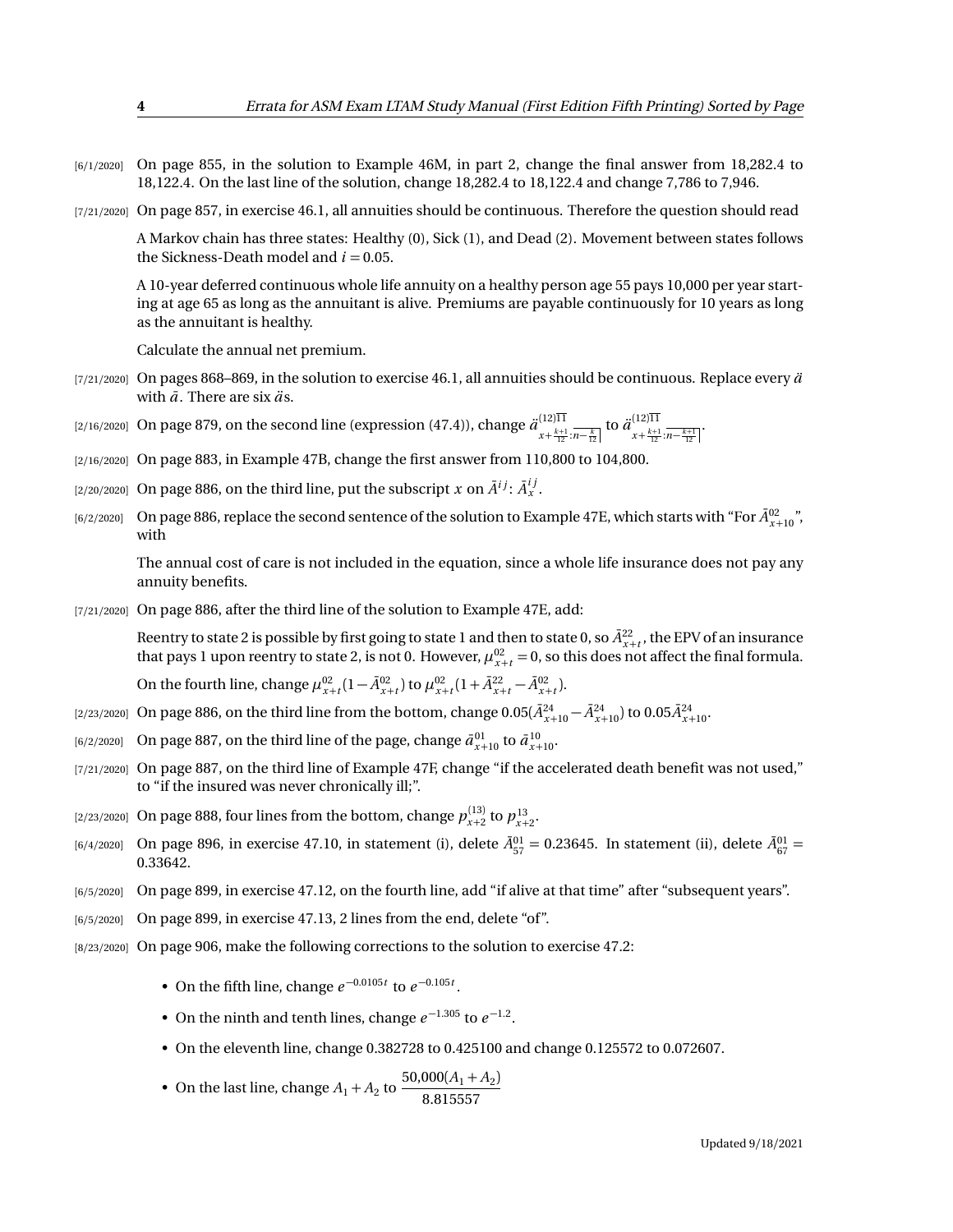• On the last line, change 0.125572 to 0.072607 and change the final answer to  $\vert$  12,857.56

## [6/4/2020] On page 906, replace the solution to exercise 47.10 with

We need  $\bar{A}^{01}_x$  and  $\bar{A}^{02}_x$  for  $x = 57,67$ .  $\bar{a}^{33}_x$  is the present value of a perpetuity, so it is  $1/0.05 = 20$ . Then  $\bar{a}^{03}_{x_0}$  is the EPV of an insurance that pays 20 if and when reaching state 3, so it equals 20 $\bar{A}^{03}_{x}$ . Similarly,  $\bar{a}^{02}_{x} = 20 \bar{A}^{02}_{x}$ . Also,  $\bar{a}^{01}_{x} + \bar{a}^{03}_{x}$  is the EPV of a perpetuity paying 1 per year if and when reaching state 1, so  $\bar{a}^{01}_x + \bar{a}^{03}_x = 20 \bar{A}^{01}$ . And  $\bar{a}^{00}_x + \bar{a}^{01}_x + \bar{a}^{02}_x + \bar{a}^{03}_x = 20$  since it is the present value of a perpetuity. Putting this all together:

$$
\bar{A}_{x}^{01} = \frac{\bar{a}_{x}^{01} + 20\bar{A}_{x}^{03}}{20} = \frac{\bar{a}_{x}^{01}}{20} + \bar{A}_{x}^{03}
$$
\n
$$
\bar{A}_{57}^{01} = \frac{2.18}{20} + 0.16344 = 0.27244
$$
\n
$$
\bar{A}_{67}^{01} = \frac{1.59}{20} + 0.20021 = 0.27971
$$
\n
$$
\bar{A}_{x}^{02} = \frac{20 - \bar{a}_{x}^{00} - \bar{a}_{x}^{01} - 20A_{x}^{03}}{20}
$$
\n
$$
\bar{A}_{57}^{02} = \frac{20 - 11.55 - 2.18 - 20(0.16344)}{20} = 0.15006
$$
\n
$$
\bar{A}_{67}^{02} = \frac{20 - 8.21 - 1.59 - 20(0.20021)}{20} = 0.30979
$$

The net premium is

$$
P = \frac{70,000\overline{A}_{57}^{01} + 100,000\overline{A}_{57}^{02} + 30,000\overline{A}_{57}^{03}}{\overline{a}_{57}^{00}}
$$
  
= 
$$
\frac{70,000(0.27244) + 100,000(0.15006) + 30,000(0.16344)}{11.55} = 3374.892
$$

The reserve at time 10 is

$$
{}_{10}V^{(0)} = 70,000\bar{A}_{67}^{01} + 100,000\bar{A}_{67}^{02} + 30,000\bar{A}_{67}^{03} - P\ddot{a}_{67}^{00}
$$
  
= 70,000(0.27971) + 100,000(0.30979) + 30,000(0.20021) - 3374.892(8.21) = 28,857.14

- $[6/5/2020]$  On page 909, in the solution to exercise 47.12, on the seventh line, delete "but we don't pay 10,000...at the end of the year."
- $_{\rm [7/19/2020]}$  On page 921, two lines below equation (48.6), change " $t^{\rm th}$  year" to " $k^{\rm th}$  year".
- $_{[1/14/2020]}$  On page 940, in the solution to exercise 48.29, on the third line, change  $_{k}p^{(_{1}45(0.004)\text{ to }}_{k}p^{(^{7)}_{45}(0.004) }$
- $_{[7/21/2020]}$  On page 972, in exercise 50.1, on the second line, change  $_4P_{50}^1$  to  $_4p_{50}^{\prime(1)}$ . On the third line, change  $_4p_{50}^2$  to  $_4p_{50}^{\prime(2)}$ . In exercise 50.2, on the fourth line, change  $p_x^2$  to  $p_x^{\prime(2)}$ .
- [7/19/2020] On page 993, in the solution to exercise 51.6, on the first line, change  $_3p_0^{\prime(j)}$  to  $_2p_0^{\prime(j)}$ .
- [7/21/2020] On page 1002, on the second line of the solution to Example 52D, replace the clause after the semicolon with

in the absence of decrement 1, 30% of the population at time 0 is decremented at time 1 by decrement 2.

[7/21/2020] On page 1067, in the solution to exercise 56.16, on the second line, change  $_5p_{\overline{q_0q_0}}$  to  $_5q_{\overline{q_0q_0}}$ .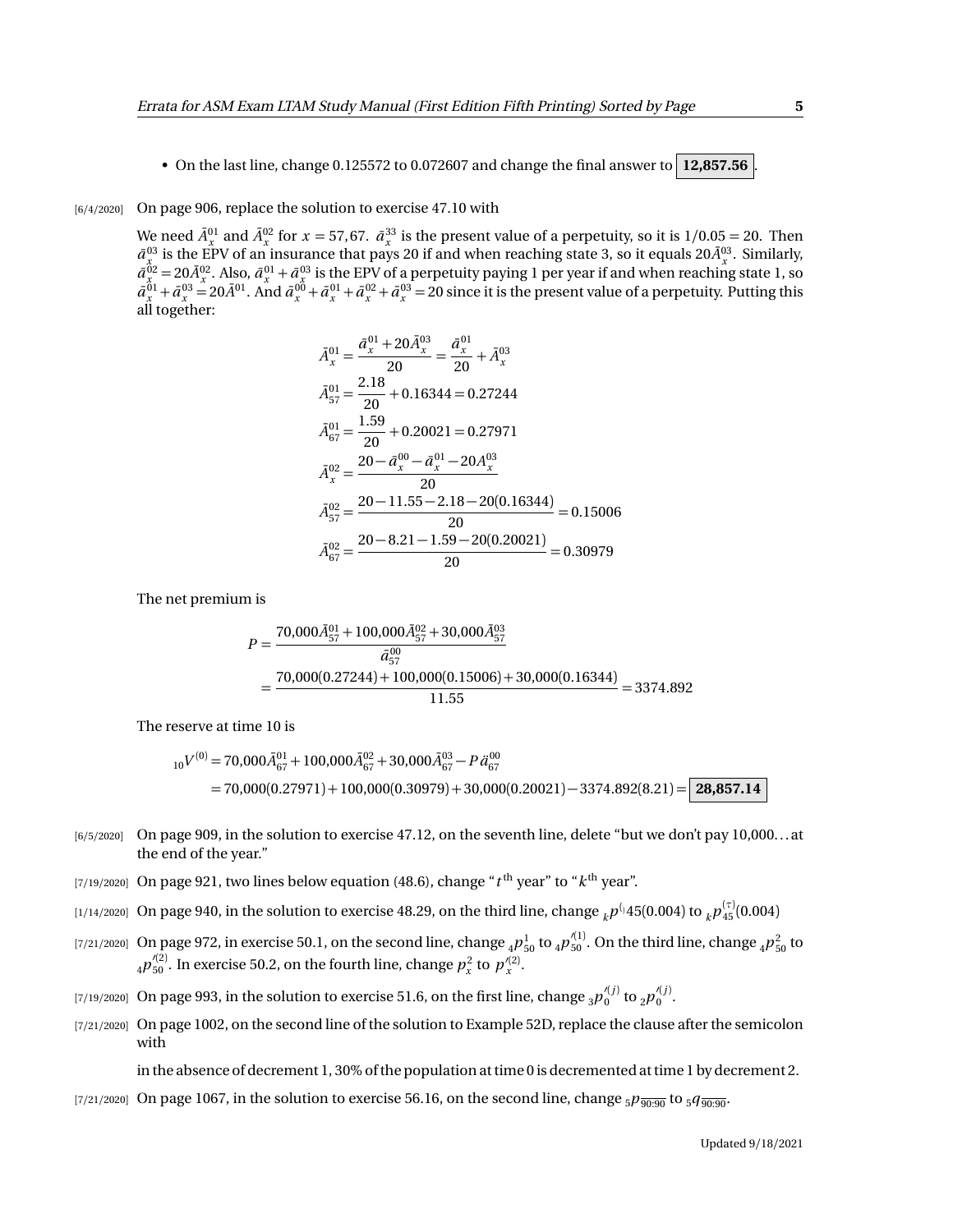- [7/21/2020] On page 1097, in exercise 58.16(ii), change  $i = 0.05$  to  $\mu = 0.05$ .
- $[2/9/2020]$  On page 1113, in the solution to exercise 59.2, on the first line, change "(iI) and (iii)" to "(i) and (iii)".
- [3/9/2021] On page 1114, in the solution to exercise 59.6, on the third line, change  $\mu_{x+t:y+t}^{01}$  to  $\mu_{x+t:y+t}^{02}$ .
- [2/9/2020] On page 1118, on the second line under "Non-independent lives", add a period after the second integral before "For".
- [2/10/2020] On page 1124, in exercise 60.6, on the second line, change "annual" to "Annual".
- [6/22/2020] On page 1128, in exercise 60.23, on the first line, add "with" between "Markov chain" and "the".
- [6/22/2020] On page 1147, in the solution to exercise 60.34, on the second line, add at the end of the sentence "if  $(y)$  dies first".
- [7/22/2020] On page 1147, in the solution to exercise 60.39, on the first line, change <sub>10|10</sub> $q_{30:40}$  to <sub>10|10</sub> $q_{30:40}$ .
- $\lceil 2/13/2020 \rceil$  On page 1150, in the solution to exercise 60.48, on the last line, change  $\mathbf{E}[X]$  to  $\mathbf{E}[Z]$ .
- $_{[6/23/2020]}$  On page 1167, in the solution to exercise 61.1, remove the comma after  $v^5$  on the first line. On the fifth line, change  $a_{30:40:\overline{10|}}$  to  $a_{30:40:\overline{5|}}$  and  $_{10}E_{30:40}a_{35:45}$  to  $_{5}E_{30:40}a_{35:45}$ .
- [6/26/2020] On page 1276, exercise 68.12 is missing answer choices. Add the following line at the end:
	- (A) 10 (B) 12 (C) 15 (D) 17 (E) 18
- [7/22/2020] On page 1286, in the solution to exercise 68.25, on the first line, replace "eq:VarSnextrap" with "(68.6)".
- [7/22/2020] On page 1291, on line 5 of the second paragraph, change "survival survivals" to "survival probabilities".
- [3/7/2020] On page 1319, 3 lines above Section 70.1, delete one of the two "benefit" s.
- [3/8/2020] On page 1321, on the first line, add "to" before "estimate".
- [3/9/2020] On page 1323, on the first two lines of Example 70G, change "death, withdrawal, disability, and retirement" to "withdrawal, disability, retirement, and death".
- [3/9/2020] On page 1325, on the fifth line, change 17 to 27.
- [3/13/2020] On page 1327, on the sixth line of the solution to Example 70J, change "retirement" to "withdrawal" twice.
- [3/13/2020] On page 1335, on the sixth line of ths solution to Example 70J, change "retirement" to "withdrawal" twice.
- [7/22/2020] On page 1339, replace the solution to exercise 70.18 with

We need to calculate the probability of retirement at each age. From the wording of the retirement probabilities, we are given independent associated single decrements that happen one after the other. So we calculate probability of survivors to age 63, multiply that by 10% to get retiree count, subtract that, and then do the same at age 64. In the following table, all  $l_x$  and  $q_x$  are from the Standard Ultimate Life Table, and "non-retirement probability" is the probability of survival to the indicated age and not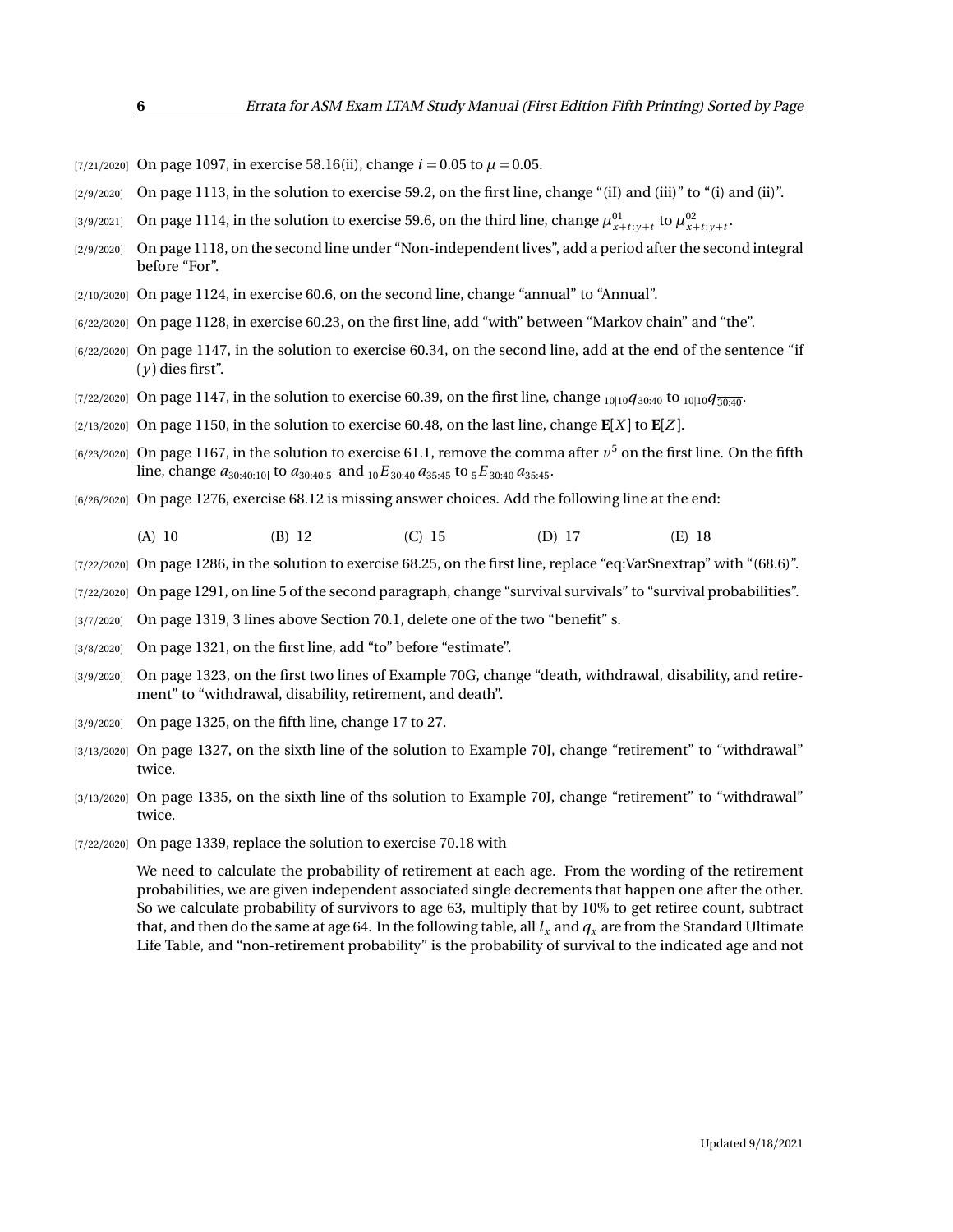| Age<br>$\boldsymbol{x}$ | Survivorship<br>probability<br>$x_{-45}p_{45}^{(\tau)}$      | Retirement<br>probability<br>$x-45 q_{45}^{(r)}$ | Non-retirement<br>probability                               |
|-------------------------|--------------------------------------------------------------|--------------------------------------------------|-------------------------------------------------------------|
| 63                      | 95,534.4<br>$l_{63}$<br>99,033.9<br>$l_{45}$<br>$= 0.964664$ |                                                  | $0.1(0.964664) = 0.096466$ $0.964664 - 0.096466 = 0.868197$ |
| 64                      | $0.868197p_{63} = 0.868197(1 - 0.004730)$<br>$= 0.864091$    |                                                  | $0.1(0.864091) = 0.086409$ $0.864091 - 0.086409 = 0.777682$ |
| 65                      | $0.777682p_{64} = 0.777682(1 - 0.005288)$<br>$= 0.773569$    | 0.773569                                         |                                                             |

retiring at that age.

The annual payment under the pension is  $(10)(0.02)(100,000) = 20,000$  before reduction for early retirement.

We use the values of  $\ddot{a}_x$ ,  $x = 63,64,65$  found in the Standard Ultimate Life Table for the retirement annuity values. The following table lists the factors we use:

| Age | Reduction<br>Factor | Retirement<br>Probability | ä.      | Discount<br>Factor |
|-----|---------------------|---------------------------|---------|--------------------|
| 63  | 0.8                 | 0.086820                  | 14.1151 | $1/1.05^{18}$      |
| 64  | 0.9                 | 0.077768                  | 13.8363 | $1/1.05^{19}$      |
| 65  | 1.0                 | 0.773569                  | 13.5498 | $1/1.05^{20}$      |

The expected present value of the retirement benefit is

$$
20,000\bigg(\frac{(0.8)(0.096466)(14.1151)}{1.05^{18}}+\frac{(0.9)(0.086409)(13.8363)}{1.05^{19}}+\frac{(0.773569)(13.5498)}{1.05^{20}}\bigg)\!=\!\boxed{\textbf{96,577.88}}
$$

[3/20/2020] On page 1344, on the fourth line of the solution to Example 71C, change 94.020.3 to 94.579.7.

- [3/21/2020] On page 1344, two lines after the displayed line ending with the highlighted answer 3116.27, change 1.22194 to 2.66952.
- [7/6/2020] On page 1348, on the fourth line after Table 71.1, delete "to" between "may" and "use".
- [7/22/2020] On page 1349, in exercise 71.3, replace (iii) with

The expected amount of money that the plan will pay during the year for exit benefits is 10,105.

 $[7/6/2020]$  On page 1350, in exercise 71.5, add the following statement after (v):

(vi) There are no exits from the pension plan within the first 10 years of service.

- [3/22/2020] On page 1354, in the solution to exercise 71.2, on the first line, change "calculating" to "calculated".
- [3/23/2020] On page 1356, in the solution to exercise 71.13, on the fourth line, change "6%" to "5%".
- [3/24/2020] On page 1359, one line after equation (72.1), change  $a_B(x, t)$  to  $\ddot{a}_B(x, t)$ .
- [3/24/2020] On page 1360, two lines below equation (72.4), change  $(1 + (i^*)^t)$  to  $(1 + i^*)^t$ .
- [7/9/2020] On page 1367, in the solution to exercise 72.5, on the third line, the fraction should be inverted; change 1.04  $\frac{1.04}{1.005(1.05)}$  to  $\frac{1.005(1.05)}{1.04}$  $\frac{1.04}{1.04}$ .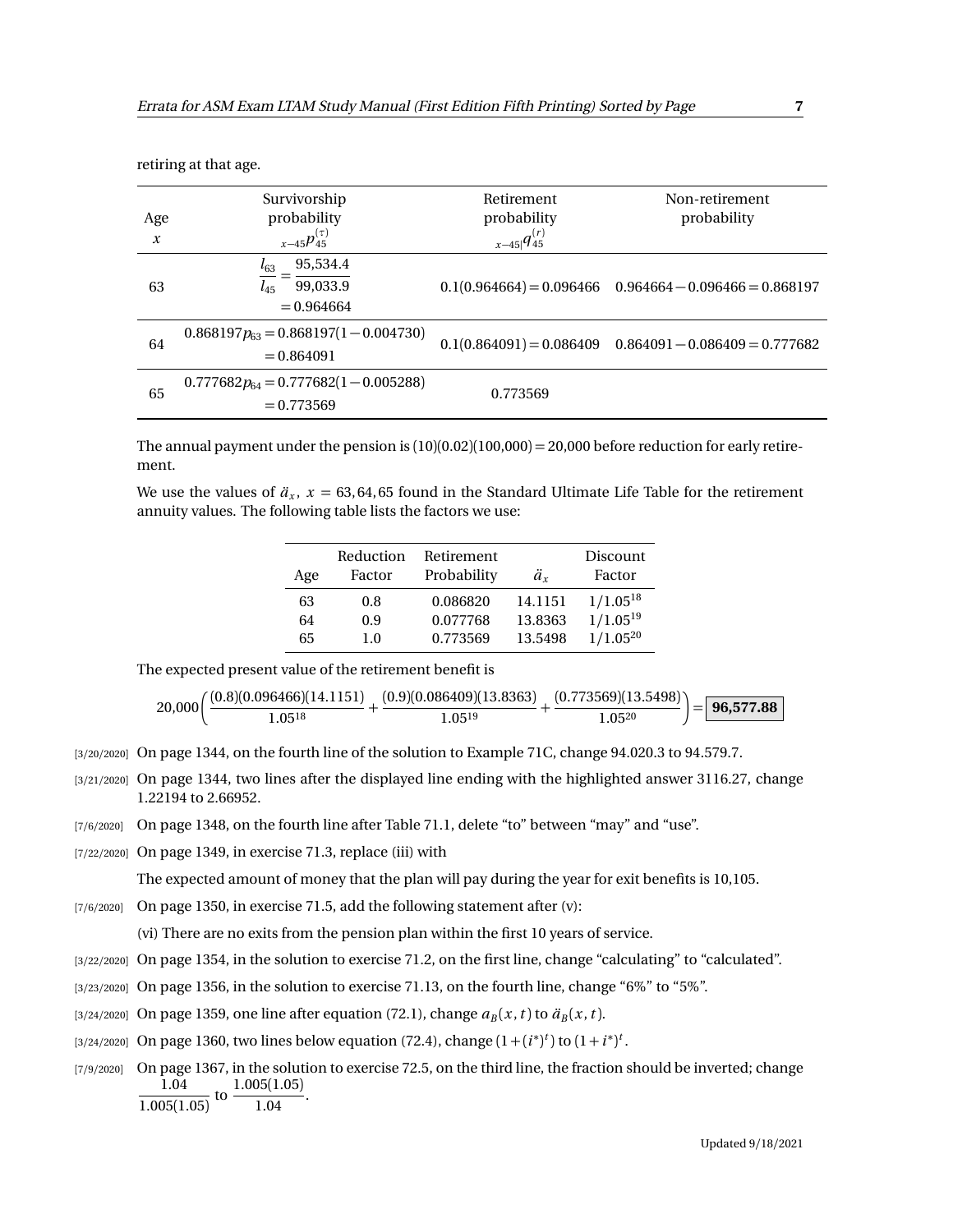- [3/27/2019] On page 1371, on the last line of the fourth paragraph, change "higher of lower" to "higher or lower".
- [3/28/2020] On page 1375, on the second line of the page, change "year *t* " with "year *k*".
- [3/31/2020] On page 1378, two lines from the bottom, change "the each" to "each" (delete "the").
- [4/6/2020] On page 1393, in the solution to exercise 73.20, on the fourth line, change −80 to 80.
- [7/22/2020] On page 1409, in exercise 75.8, change 0.002*k* to 0.002*j*.
- [7/22/2020] On page 1481, in question 2(c), change 26 to 16.
- [7/22/2020] On page 1499, in question 20(i), change "years" to "year".
- [7/22/2020] On page 1510, in question 4(b), on the third line, change "1.3" to "1.2".
- $[7/22/2020]$  On page 1511, in question 6(b), delete ",using i=0.06". In question 6(f), change "It" to "it".
- [7/19/2020] On page 1518, in question B1(iii), change 10,000,000 to 100,000.
- $[7/22/2020]$  On page 1530, in question 4(e), change "(c)" to "(d)".
- $[6/23/2020]$  On page 1554, in question 10, on the second line from the end, change  $_0V = 2711.75$  to  $_0V = 0$ .
- $[7/22/2020]$  On page 1561, in the schematic diagram, change "4" in the Dead box to "3".
- $(7/22/2020]$  On page 1565, in question 9, change the headings in the table from  $d_j$ ,  $x_j$ ,  $u_j$  to  $n_j$ ,  $d_j$ ,  $w_j$  respectively.
- [9/18/2021] On page 1592, in the solution to question 2(b), change 174,349.35 to177,686.10 on the last two lines, once apiece on each line. In the solution to question 2(c), on the last line, change 174,349.35 to 177,686.10 and change 11,325.02 to 11,450.14.
- [7/22/2020] On page 1609, on the last line of the page, change "MLC" to "LTAM".
- [7/22/2020] On page 1615, in the solution to question 2(a), on the first line, change  $-26\ddot{a}_{55}$  to  $-16\ddot{a}_{55}$ . In the solution to question 2(b), change the last two lines to

$$
258.2065 - 15.57760G = 0
$$

so  $G = 16.5755$ 

- [7/22/2020] On page 1627, at the end of the solution to question 2(a), delete the stray "S".
- [7/22/2020] On page 1628, in the solution to question 3(b), change the last two lines to

 $1000(8.10782) + (x - 1000)(8.10782 - 7.9555) = 7955.5 + 0.1523x$ 

The total EPV is  $14,321.1 + 2.7562x$ . Equating to 17,599.7, we get  $x = 1189.5$ .

[7/22/2020] On page 1629, in the solution to question 4(c), remove the framed shaded box from 9.9409 and add the following line after that line:

$$
10,000_{2}|\ddot{a}_{66}=\Big|99,409\Big|
$$

[7/22/2020] On page 1653, replace the solution to question 6(b) with

The EPV at age 65 of the life annuity-due is  $137,315.6\ddot{a}_{65} = 137,315.6(13.5498) = 1,860,600$ . Discounting to age 35,

 $1,860,600_{30}E_{35} = 1,358,999(0.61069)(0.35994) = 408,982$ 

[7/22/2020] On page 1660, replace the solution to question 19 with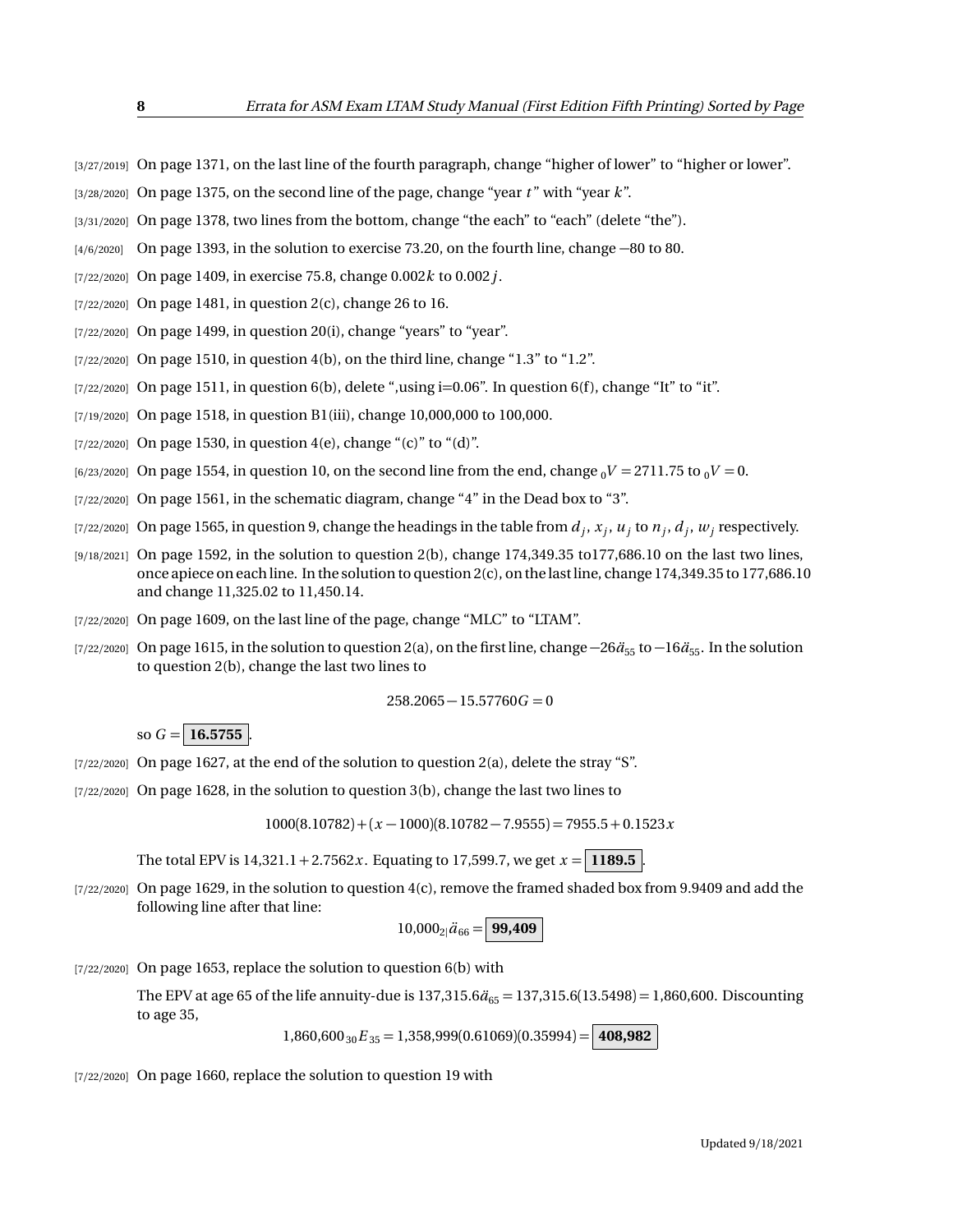We need to calculate the present value of exit benefits. Three times salary is 180,000.

$$
\frac{180,000q_{40}}{(1+i)^{0.5}} = \frac{180,000(0.000527)}{1.05^{0.5}} = 92.57
$$

The normal contribution is

$$
62,537 \nu p_{40} + 92.57 - 55,647 = 62,537 \left( \frac{1 - 0.000527}{1.05} \right) + 92.57 - 55,647 = \boxed{3973}
$$
 (D)

[7/19/2020] On pages 1660–1661, replace the solution to question  $1(b)$ –(c) with

(b)  $_{2}p_{40}$  in Standard Ultimate Life Table is  $l_{42}/l_{40} = 99,229.8/99,338.3$ . In your table,  $\mu$  is 0.0001 lower, so

$$
{}_{2}p_{40} = \left(\frac{99,229.8}{99,338.3}\right) e^{0.0001(2)} = 0.999108
$$

Select mortality is that probability raised to the 0.8, or 0.999108<sup>0.8</sup> = 0.999286. Working backwards from  $l_{42}$ , we get  $l_{[40]} = 99,448.3/0.999286 =$  **99,519.4** 

(c) It's easier to work with annuity factors than directly with premium factors. Note that  $d = 1 - v =$ 0.05.

$$
\ddot{a}_{[41]+1} = \frac{1}{P_{[41]+1} + d} = \frac{1}{0.003 + 0.05} = 18.86792
$$

Do recursion to 43, then to 42, then to  $[40]+1$ .

$$
p_{[41]+1} = (p_{42}^{\text{SULT}} e^{0.0005})^{0.8} = ((1 - 0.000608)e^{0.0001})^{0.8} = 0.999594
$$
  
\n
$$
\ddot{a}_{43} = \frac{\ddot{a}_{[41]+1} - 1}{\nu p_{[41]+1}} = \frac{17.86792}{0.95(0.999594)} = 18.81599
$$
  
\n
$$
p_{42} = p_{42}^{\text{SULT}} e^{0.0001} = (1 - 0.000608)e^{0.0001} = 0.999492
$$
  
\n
$$
\ddot{a}_{42} = 1 + \nu p_{42} \ddot{a}_{43} = 1 + (0.95)(0.999492)(18.81599) = 18.86611
$$
  
\n
$$
p_{[40]+1} = (p_{41}^{\text{SULT}} e^{0.0001})^{0.8} = ((1 - 0.000565)e^{0.0001})^{0.8} = 0.999628
$$
  
\n
$$
\ddot{a}_{[40]+1} = 1 + (0.95)(0.999628)(18.86611) = 18.91613
$$
  
\n
$$
P_{[40]+1} = \frac{1}{\ddot{a}_{[40]+1}} - d = \frac{1}{18.91613} - 0.05 = 0.002865
$$

- $[7/22/2020]$  On page 1663, in the solution to question 5(a) and 5(b), change 3195.1 to 319.51 in the two places it appears.
- [7/22/2020] On page 1669, in the solution to question 14, replace the answer key **(D)**with **(C)**. Also correct the answer key on page 1666.
- [7/22/2020] On page 1670, in the solution to question 17, replace the answer key **(E)** with **(B)**. Also correct the answer key on page 1666.
- [7/22/2020] On page 1687, in the solution to question 6:
	- In part (a), on the second displayed line, change 17,295.00 to 16,491.72.
	- In part (c), on the third line from the end, change 0.03(120,178.6) to 0.03(20,178.6).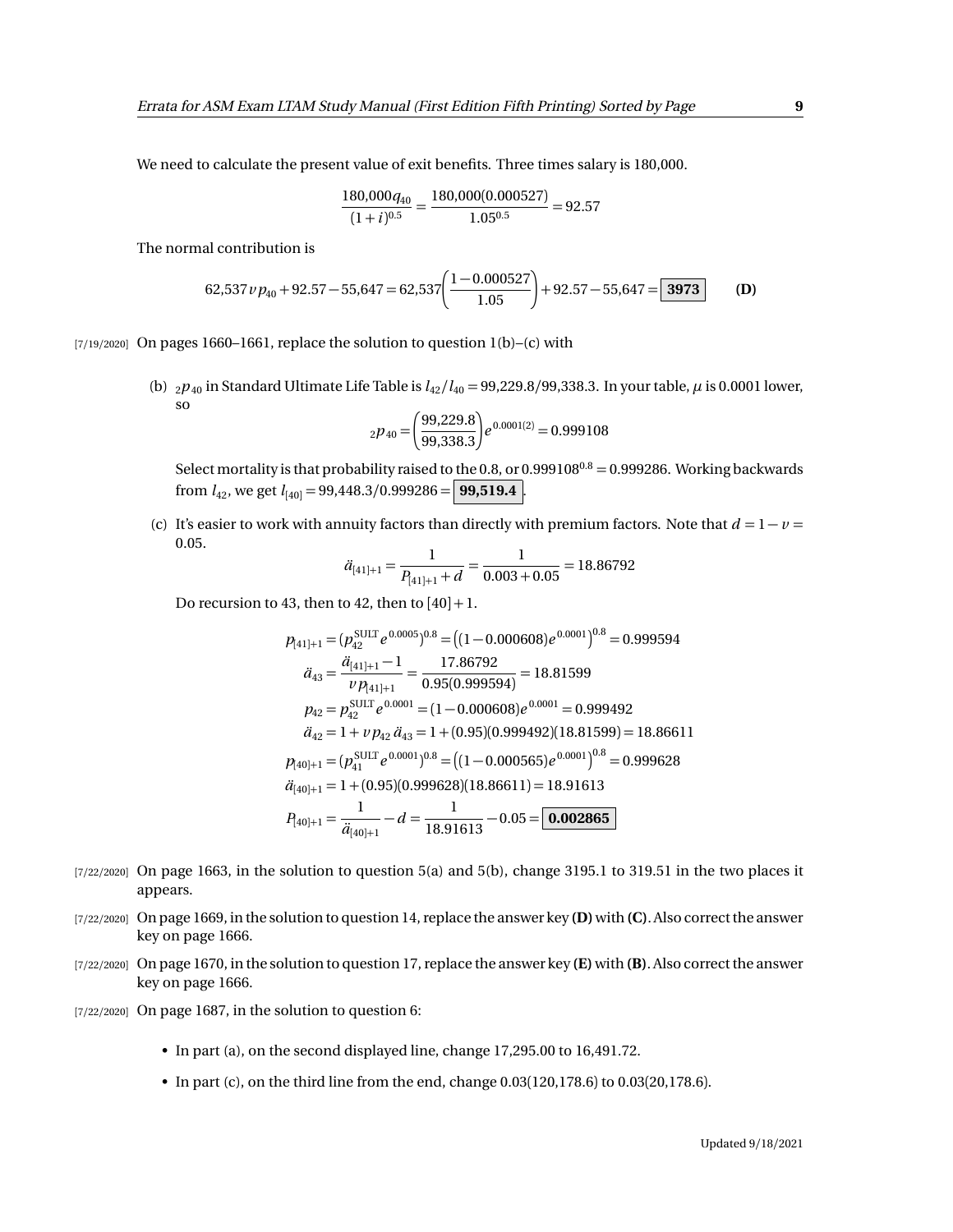• Replace the solution to part (d) with As calculated in part (b), annual benefit accrual with projected career average is 2605.36. With 35 years of service, the annual pension is  $25(2605.36) = 65,134$ . Final salary is  $100,000(1.025^{19}) =$ 159,865. The replacement ratio is 65,134*/*159,865 = **0.4074** .

- [7/22/2020] On page 1691, in the solution to question 13, on the second and seventh lines, change 0.37135 to 0.36135.
- [7/23/2020] On page 1693, in the solution to question 1(a), change the final answer to 65,685.58.
- $[7/23/2020]$  On page 1696, in the solution to question  $4(c)$ , change the last 3 lines to

$$
= 0.02e^{-0.5} \int_{0}^{10} t e^{-0.0075t^2} dt
$$
  
=  $-\frac{0.02e^{-0.5}}{0.015} e^{-0.0075t^2} \Big|_{0}^{10}$   
=  $-\frac{0.02e^{-0.5}}{0.015} (e^{-0.75} - 1) = \boxed{0.426701}$ 

In the solution to question 4(d), on the last line, change 0.353206 to 0.426701 and change 0.360289 to 0.286794.

- [7/23/2020] On page 1700, in the solution to question 4, on the second-to-last line, change  $e_{68}$  to  $e_{68}^2$ .
- [7/23/2020] On page 1701, in the solution to question 9, change the answer key to **(A)**. Also change the answer key on page 1699 accordingly.
- [6/23/2020] On page 1701, in the solution to question 10, delete the second sentence "The initial reserve. . . ".
- [7/23/2020] On page 1708, in the solution to question 6(c), on the second-to-last line, change *s* 329.72 to 2329.72.
- [7/23/2020] On page 1716, replace the last 3 lines of the solution to question 2(c) with

Linearly interpolating between  $l_{94}$  and  $l_{95}^-$ ,

$$
\frac{25,094.3 - 24,834.6}{25,094.3 - 21,569.9} = 0.07369
$$

The third quartile of survival time is **54.07369** .

[8/2/2020] On page 1720, replace the last 3 lines of the solution to question 6(c) with

$$
e^{-0.06(16)}\left({_{16}}p^{00}+{}_{16}p^{02}\right)=e^{-0.96}\left(e^{-0.72(16)}+{}\frac{3}{7}(e^{-0.02(16)}-e^{-0.72(16)})\right)=0.293089
$$

The sum of these amounts multiplied by 100,000 is

 $100,000(0.025641 + 0.066364 + 0.293089) =$  **38,509.37** 

- $_{[4/18/2020]}$  On page 1835, in the solution to question 2(b), change  $_{5|}\bar{a}_{x}$  to 1000 $_{5|}\bar{a}_{x}.$
- $_{[4/18/2020]}$  On page 1836, in the solution to question 2(c)(ii), on the first and fourth lines, change  $v^5\bar a_{x+5}$  to 1000  $v^5\bar a_{x+5}$ .
- $_{[5/4/2020]}$  On page 1853, in the solution to question B1(c), on the second line from the end, change  $(0.95(1283.08)\nu^{0.3}-1)$ 50 to  $(0.95(1283.08)-50)\nu^{0.3}$ .